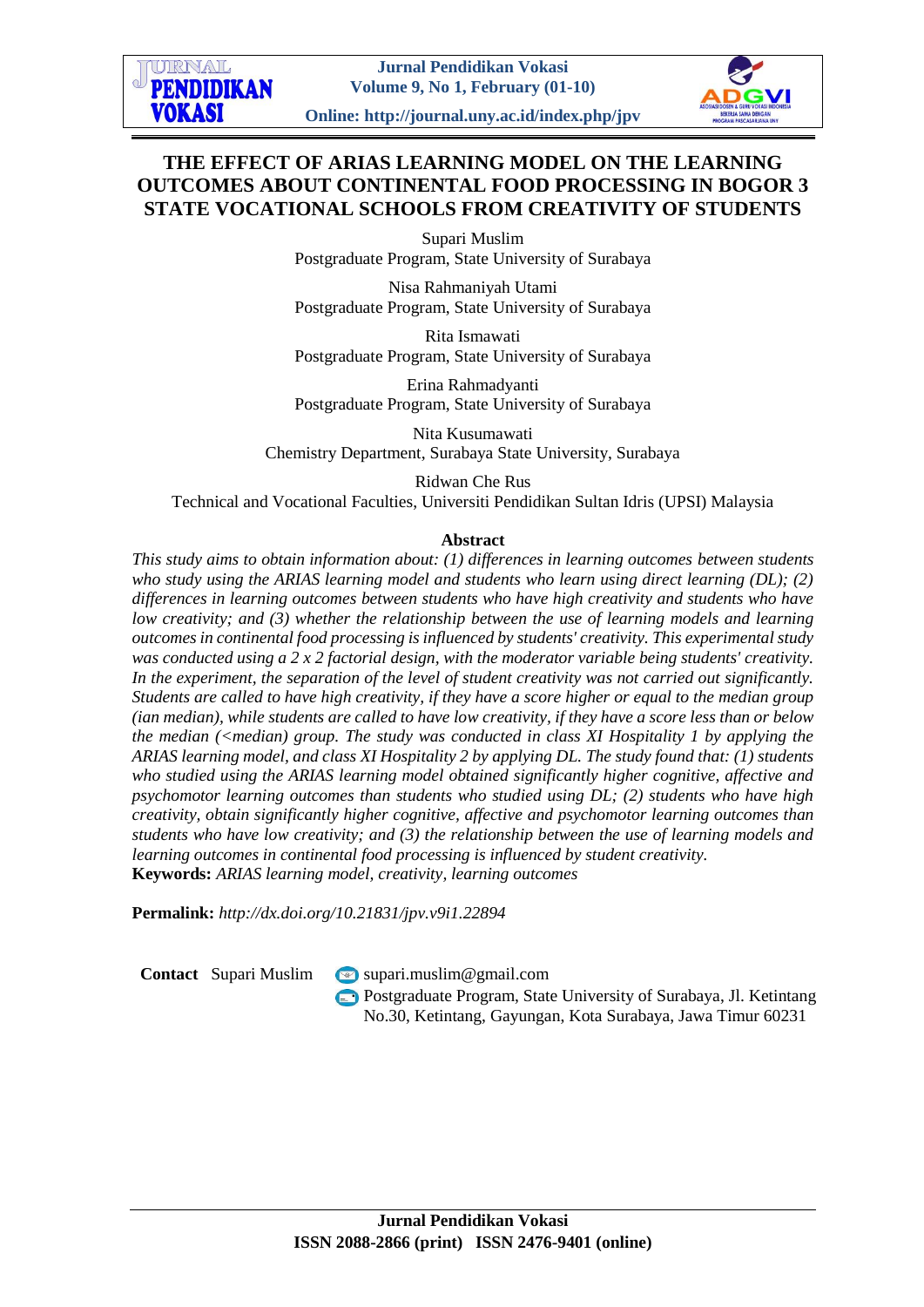### **INTRODUCTION**

Schools as executors of formal education are responsible for learning activities, both intracurricular and extracurricular. The teacher as the implementing authority of learning in the class is obliged to create an active, innovative, creative, and enjoyable learning environment. To support the teaching and learning process, teachers need to apply certain learning models, so students can learn effectively, to achieve optimum learning outcomes. Based on the results of the survey conducted, during this time the learning process for the subjects of processing and serving continental food at SMK Negeri 3 Bogor, was presented conventionally, so that student activities in learning were not optimal, which resulted in their low learning outcomes. To overcome these problems, an appropriate learning model is needed, so that students can learn intensively, so that their learning outcomes reach the expected optimum point. Thus the question arises: what learning model is appropriate for teaching subjects in processing and serving continental food? Is the learning model Assurance, Relevance, Interest, Assessment, Satisfaction (ARI-AS) or direct learning model?. ARIAS learning model is a learning model that provides more learning opportunities for students, through various activities, both in class and outside the classroom (real world). The intensity of such learning activities will provide more experience and learning outcomes to students.

Based on several reasons as outlined above, it is very necessary to conduct research on: "The influence of ARIAS learning models and creativity on the learning outcomes of students of SMK Negeri 3 Bogor on subjects of processing and serving continental food".

Based on the background of the research described above, the formulation of the problem in this study are as follows: (1) whether there are differences in learning outcomes between students who learn using the ARIAS learning model and students who learn using direct learning models on processing subjects and serving continental food at SMK Negeri 3 Bogor ?; (2) are there differences in learning outcomes between students who have high creativity and students who have low creativity in the subjects of processing and serving continental food at SMK Negeri 3 Bogor?; and (3) is the relationship between the use of learning

models and learning outcomes in continental food processing influenced by student creativity?

The main characteristics of the ARIAS learning model are: (1) learning models that spur students to have confidence and attitude of confidence to succeed in learning (Assurance); (2) learning must relate to the real life of students, whether in the form of present or future experience (Relevance); (3) success in learning because of an interest in things that need to be learned (Interest); (4) in learning there needs to be an evaluation process, both during the learning process takes place and at the end of learning (assessment); (5) students must study seriously, in order to achieve pride in the success of their learning (Satisfaction).

Based on the explanation above, it is expected that ARIAS learning can improve critical thinking skills and creativity for students. Creativity is a talent that is potentially owned by everyone (including students), which can be identified and developed through appropriate learning. Each student is required to become an expert in a particular field, so students' creativity needs to be developed in learning, and it is necessary to know about the influence of creativity on the learning outcomes of the students concerned. Creativity is a condition, attitude, ability, and process of changing one's behavior to produce products or ideas, looking for more efficient and unique problem-solving in the learning process.

Creativity gained through the process of creative thinking is a manifestation of higherorder thinking processes, therefore, the ability to think is the highest cognitive competence that needs to be mastered by students. According to Siswono (2008, p. 18), creative thinking is a mental activity that is used by someone to develop new ideas or ideas fluently and flexible, which according to Silver (1997, p. 76) the level of creativity can be measured using "The Torrance Test of Creative Thinking (TTCT).

According to Torrance (1965, p. 9), that creativity is: (1) as a process of feeling and facing a problem; (2) guess about the answer to a problem; (3) identify any difficulties in finding answers to a problem; (4) finding solutions and making guesses, or formulating hypotheses as answers to a problem; (5) assess and test the allegations or hypotheses; and (6) changing hypotheses and testing them again, so that they find answers or results. The definition of cre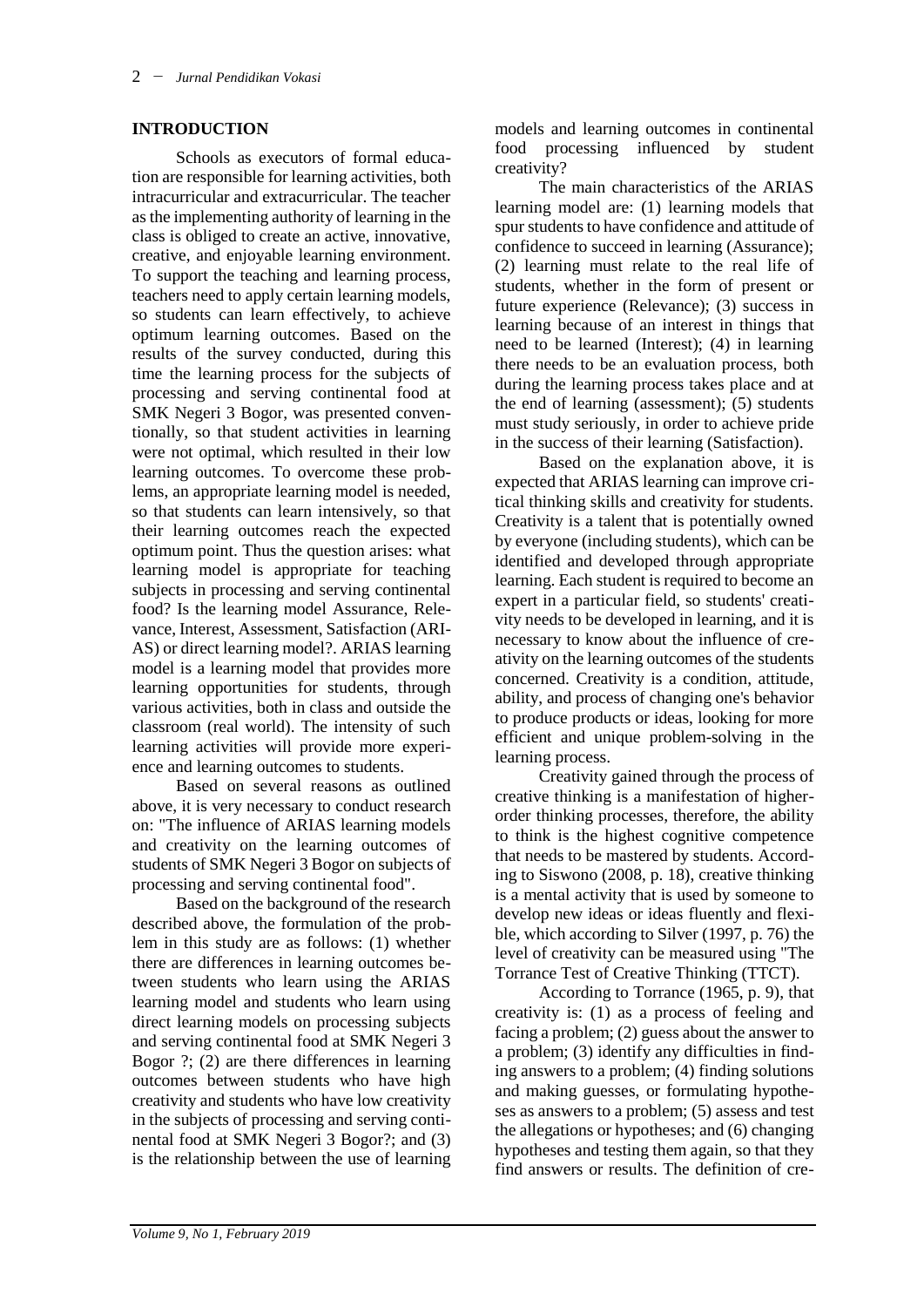ativity explains as a natural process and human needs involved at each stage of problemsolving. In this regard, Silver (1997, p. 182) states that people who are creative in high-level thinking, seem to have a creative character and orientation towards their activities.

Whereas according to Marrapodi (2003, p. 28), creativity is often defined as an idea that is parallel to intelligence, but different from intelligence. Creativity is not limited to cognitive, intellectual, and behavioral functions, but creativity is related to a mixture of complex motivations, personality factors, environmental conditions, accidental factors, and the products produced. Furthermore, according to Sternberg (2006, p. 43), creativity is a meeting of six different components, but interrelated, including intellectual ability, knowledge, thinking style, personality, motivation, and environment.

The ability to think creatively as described above, is important for vocational students, especially in facing the 21st century, where they must have four competencies which include: (1) critical thinking; (2) creative and innovation; (3) collaborative; and (4) communicative. These four competencies will be obtained through active learning, through deductive and inductive approaches. Active learning, through deductive and inductive approaches, is learning that makes learning inherent, through actively searching and combining information from classrooms, workplaces, communities, then using it will embed that information in the memories of students. Such active learning is in line with recommendations from Unesco which include: (1) learning to know; (2) learning to do; (3) learning lo live together, and (4) learning to be.

The UNESCO recommendation, in line with the opinion of Hadlock et al. (2008, p. 1). that teaching does not merely convey what is written in the book, but students must practice soft skills in learning, learning and working in teams, and practicing interpersonal communication skills, so that students gain hands-on experience and practice work to enter the workforce.

To help vocational students develop intellectual potential as mentioned above, according to Johnson (2014, p. 182), Contextual Teaching and Learning (CTL) teaches steps that can be used in critical and creative thinking and provides opportunities to use these thinking skills at a higher level in the real world environment, the real reason is that the food of the human brain is the real world. Therefore learning that emphasizes action, will give students the opportunity to experience the real world in countless ways (Johnson, 2014, p. 155).

Based on the explanation above, it can be seen that the ARIAS learning model is a learning model that gives more learning opportunities to students, through various activities, both in the classroom and outside the classroom (real world). The intensity of such learning activities will provide more experience and learning outcomes to students.

While in the direct learning model, what is done with syntax: (1) clarification of goals and motivating students; (2) presenting knowledge and demonstrating skills; (3) provide guided training; (4) checking understanding and feedback; and (5) provide advanced training and transfer. Based on the syntax, it can be seen that in the direct learning model, learning activities in the classroom are mostly carried out by the teacher, so that the learning time and opportunity for students is relatively lacking, which will affect the learning outcomes.

Thus it can be assumed: (1) there are differences in learning outcomes between students who learn by using the ARIAS learning model and students who learn using the direct learning model, on subjects of processing and serving continental food at SMK Negeri 3 Bogor; (2) there are differences in learning outcomes between students who have high creativity and students who have low creativity in the subjects of processing and serving continental food at SMK Negeri 3 Bogor.

Based on the study of theory and the results of relevant research hypotheses are proposed as follows: (1) there are differences in learning outcomes between students who learn using the ARIAS learning model and students who learn using direct learning models, on subjects of processing and serving continental; (2) there are differences in learning outcomes between students who have high creativity and students who have low creativity in the subjects of processing and serving continental food.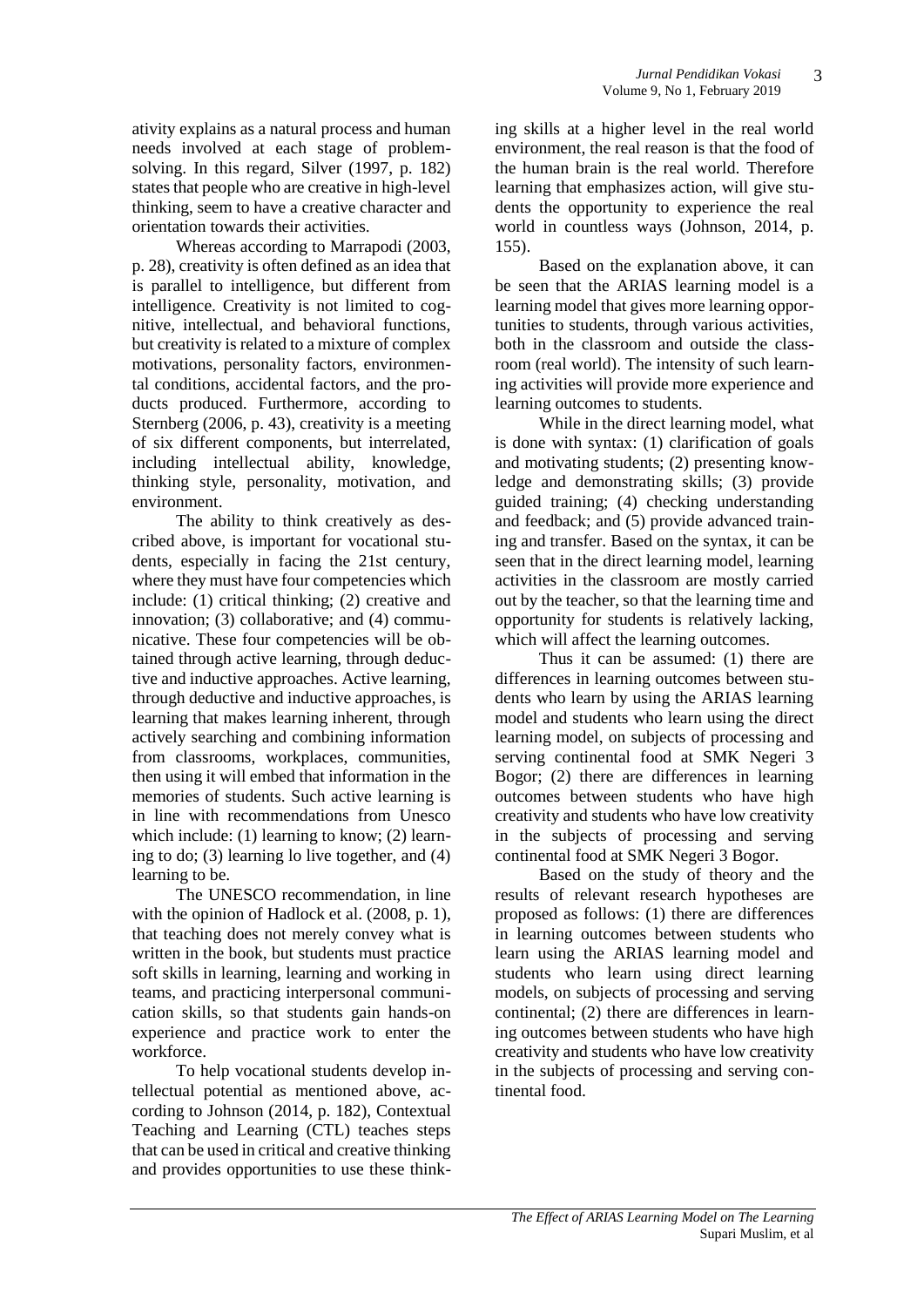#### **METHOD OF RESEARCH**

The research design used in this study is a 2x2 factorial design with creativity moderator variables, as shown in Figure 1.



(Adaptation of Tuckman (1999)).

Figure 1. Factorial Design of 2x2

Description:

| E | : experimental class taught by ARIAS |
|---|--------------------------------------|
|   | learning model.                      |

- $K$  : control class taught by direct learning model.
- X1, X2 : treatment in the experimental/control class.
- Y1 : high level of creativity in the experimental/control class.
- Y2 : low level of creativity in the experimental/control class.
- O1, O2 : pre-test in the experimental/control class.
- O3, O4, O5, O6 : post-test in the

experimental/control class.

Furthermore, the research analysis design was carried out as shown in Table 1.

|  | Table 1. |  | Design of Research Analysis |  |
|--|----------|--|-----------------------------|--|
|--|----------|--|-----------------------------|--|

| Level Creative of Thinking (A)            |                                                      |                                                      |  |  |  |
|-------------------------------------------|------------------------------------------------------|------------------------------------------------------|--|--|--|
| Model of<br>Teaching (B)                  | High Level of<br><b>Creative Thinking</b><br>$(Y_1)$ | Low Level of<br><b>Creative Thinking</b><br>$(Y_2)$  |  |  |  |
| <b>ARIAS</b><br>Learning Model<br>$(B_1)$ | $(B_1) (Y_1)$                                        | Learning Outcomes Learning Outcomes<br>$(B_1) (Y_2)$ |  |  |  |
| Direct Learning<br>Model $(B_2)$          | $(B_2) (Y_1)$                                        | Learning Outcomes Learning Outcomes<br>$(B_2) (Y_2)$ |  |  |  |

Description:

- $B_1 Y_1$ : Learning Outcomes of student that has a high level of creative thinking who learned by using ARIAS Learning Model
- $B_1 Y_2$ : Learning Outcomes of student that has a low level of creative thinking who learned by using ARIAS Learning Model.
- $B_2$  Y<sub>1</sub> : Learning Outcomes of student that has a high level of creative thinking who learned by using Direct Learning Model.

 $B_2$  Y<sub>2</sub> : Learning Outcomes of student that has a low level of creative thinking who learned by using Direct Learning Model.

The study was conducted at SMK Negeri 3 Bogor in Class XI Catering, odd semester of the academic year 2016 - 2017, for subjects of processing and serving continental food. As the subject of the study, students of class XI Catering 1 and Catering 2. In conducting research, the separation of the level of creativity of students is pseudo, meaning that in the experimental activities, students are not significantly separated, between students who have high levels of creativity and students who have low creativity. Before the experiment is conducted, a test is held to determine the level of creativity of students. Students are called to have high creativity, if they have a score higher or equal to the median group (>median), while students are called to have low creativity, if they have a score less than or below the median (<median) group.

This study took the subject of two classes, namely: (1) class XI Catering 1 taught by using the ARIAS learning model; and (2) class XI Catering Services 2 which are taught using the direct learning model. The data analysis technique used is the 2-way ANOVA test, after the prerequisite test, the normality test and homogeneity test.

#### **RESEARCH RESULTS AND DISCUSSION**

Testing the first hypothesis: there are differences in learning outcomes (cognitive, affective and psychomotor domains) between students who learn using the ARIAS learning model and students who learn by using a direct learning model on subjects of processing and serving continental food at SMK jty.

In Table 2 it appears that  $F_{\text{count}}$  for cognitive learning outcomes on the influence of the learning model is 5,831 with a significance level of 0.019. Because the significance level is 0.019 < 0.05, then  $H_0$  is rejected and  $H_a$  is accepted.

Thus, it can be concluded that there is a significant difference in the use of ARIAS learning models and direct learning models on the cognitive learning outcomes of students in the subjects of processing and serving continental food.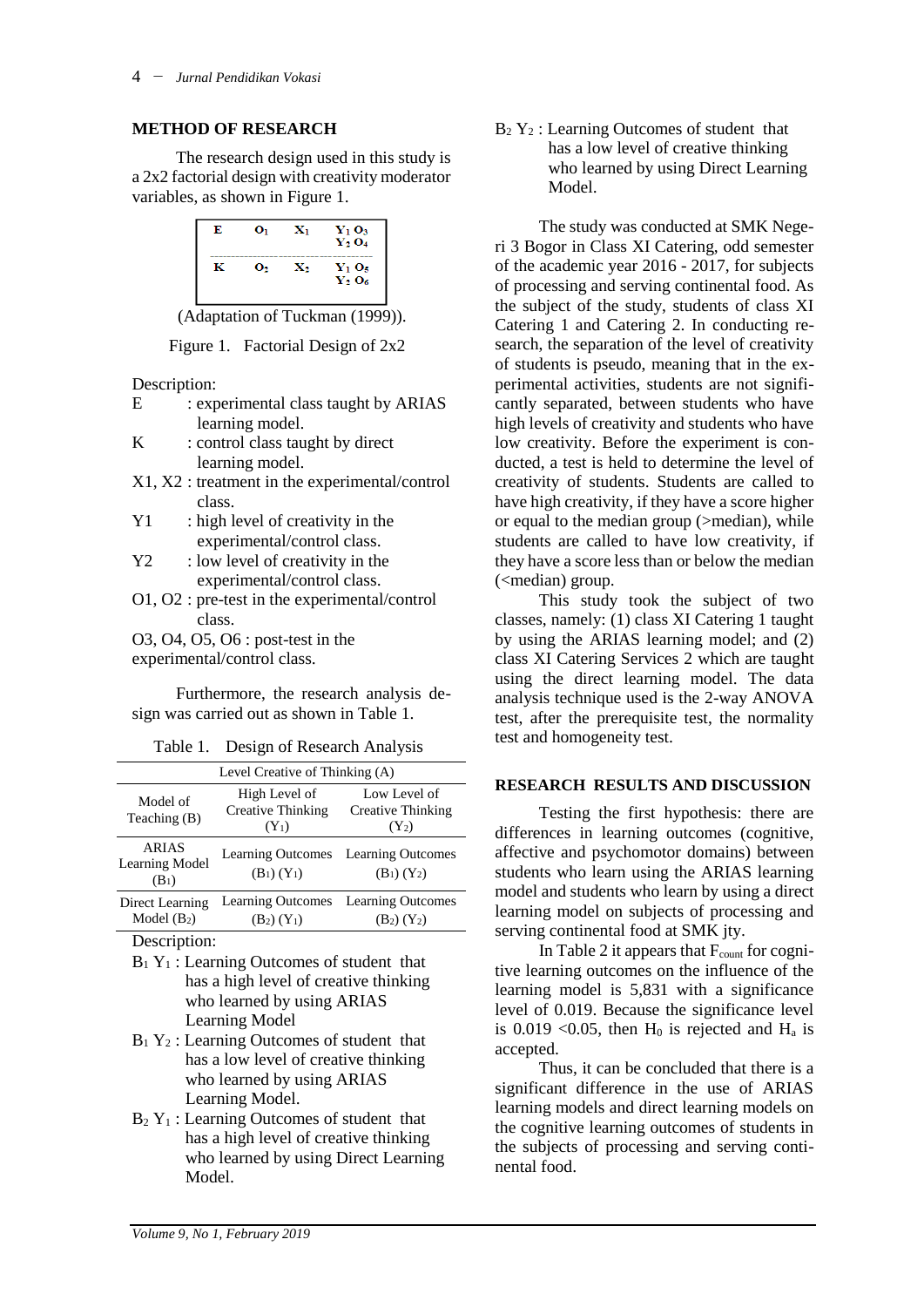#### Table 2. Two-way ANOVA Test Results to Learning Outcomes of the Cognitive Domain on the influence of the ARIAS learning model

Tests of Between-Subjects Effects

| Source                                          | Type III<br>Sum of<br>Squares | df | Mean<br>Square     | F      | Sig. |
|-------------------------------------------------|-------------------------------|----|--------------------|--------|------|
| Corrected Model                                 | 2260.169 <sup>a</sup>         | 3  | 753.390            | 13.719 | .000 |
| Intercept                                       | 386140.898                    | 1  | 386140.898 7.032E3 |        | .000 |
| Class                                           | 320.208                       | 1  | 320.208            | 5.831  | .019 |
| Creativity                                      | 1444.898                      | 1  | 1444.898           | 26.312 | .000 |
| Class * Creativity                              | 444.708                       | 1  | 444.708            | 8.098  | .006 |
| Error                                           | 3294.831                      | 60 | 54.914             |        |      |
| Total                                           | 396180,000 64                 |    |                    |        |      |
| Corrected Total                                 | 5555.000                      | 63 |                    |        |      |
| a. R Squared = .407 (Adjusted R Squared = .377) |                               |    |                    |        |      |

Furthermore, as shown in Table 2, that Fcount for affective domain learning outcomes for the influence of the learning model is 11.889 with a significance level of 0.001. Because the significance level is  $0.001 < 0.05$ , then  $H_0$  is rejected and  $H_a$  is accepted. Thus it can be concluded that there is a significant influence on the use of ARIAS learning models and direct learning models on the affective learning outcomes of students in the subjects of processing and serving continental food.

### Table 3. Two-way ANOVA Test Results to Learning Outcomes of the Affective Domain on the influence of the ARIAS learning model

| Tests of Between-Subjects Effects               |                               |     |                         |                    |      |  |  |
|-------------------------------------------------|-------------------------------|-----|-------------------------|--------------------|------|--|--|
| Source                                          | Type III<br>Sum of<br>Squares | df  | Mean<br>Square          | F                  | Sig. |  |  |
| Corrected Model                                 | 599.828 <sup>a</sup>          | 3   | 199.943                 | 23.901 .000        |      |  |  |
| Intercept                                       | 409721.813                    | 1   | 409721.813 4.898E4 .000 |                    |      |  |  |
| Class                                           | 99.453                        | -1  | 99.453                  | 11.889 .001        |      |  |  |
| Creativity                                      | 337.813                       | - 1 | 337.813                 | 40.382 .000        |      |  |  |
| Class *Creativity                               | 146.453 1                     |     |                         | 146.453 17.507 000 |      |  |  |
| Error                                           | 501.922 60                    |     | 8.365                   |                    |      |  |  |
| Corrected Total                                 | 1101.750 63                   |     |                         |                    |      |  |  |
| a. R Squared = .544 (Adjusted R Squared = .522) |                               |     |                         |                    |      |  |  |

In Table 3, it can be seen that the calculation for the psychomotor domain of learning outcomes on the influence of the learning model is 6.497 with a significance level of 0.013. Because the significance level is  $0.013 \le 0.05$ , then  $H_0$  is rejected and Ha is accepted. Thus it can be concluded that there is a significant influence on the use of ARIAS learning models and direct learning models on psychomotor domain learning outcomes of students in the subjects of processing and serving continental food.

### Table 4. Two-way ANOVA Test Results to Learning Outcomes of the Psychomotor Domain on the influence of the ARIAS learning model

Tests of Between-Subjects Effects

| Source                                        | Type III<br>Sum of<br>Squares | df             | Mean<br>Square         | F         | Sig. |  |  |
|-----------------------------------------------|-------------------------------|----------------|------------------------|-----------|------|--|--|
| Corrected Model                               | 570.898 <sup>a</sup>          | 3              | 190.299 19.820 .000    |           |      |  |  |
| Intercept                                     | 406311.7                      | 1              | 406311.750 4.232E .000 |           |      |  |  |
| Class                                         | 62.382                        | 1              | 62.382                 | 6.47 .013 |      |  |  |
| Creativity                                    | 367.500                       | $\overline{1}$ | 367.500 38.276 .000    |           |      |  |  |
| Class *Creativity                             | 129.0                         | 1              | 129.007 13.436 .001    |           |      |  |  |
| Error                                         | 576.086                       | 60             | 9.601                  |           |      |  |  |
| Total                                         | 410587.000 64                 |                |                        |           |      |  |  |
| Corrected Total                               | 1146.984                      | 63             |                        |           |      |  |  |
| a. R Squared = .498 (Adjusted R Squared=.473) |                               |                |                        |           |      |  |  |

Second Hypothesis Testing: there are differences in learning outcomes (cognitive, affective and psychomotor domains) between students who have high creativity and students who have low creativity in the subjects of processing and serving continental food at SMK Negeri 3 Bogor. Statistical tests were carried out using 2-way ANOVA as shown in Table 5, Table 6, and Table 7.

In Table 5, it can be seen that Fcount for cognitive learning outcomes in the influence of creativity is 26.312 with a significance level of 0.000, which means that  $H_0$  is rejected and  $H_a$ is accepted. Thus it can be concluded, that there is a significant influence between high creativity and low creativity on cognitive learning outcomes in the subjects of processing and serving continental food. Furthermore, the ANOVA 2 path test results on affective learning outcomes for the influence of creativity as shown in Table 6.

In Table 6 it appears, that Fcount for affective domain learning outcomes for the influence of creativity is 40,382 with a significance level of  $0,000$ , which means  $H_0$  is rejected and H<sup>a</sup> is accepted. Thus, it can be concluded, that there is a significant influence between the level of high creativity and a low level of creativity on the learning outcomes of the affective domain on the subjects of proc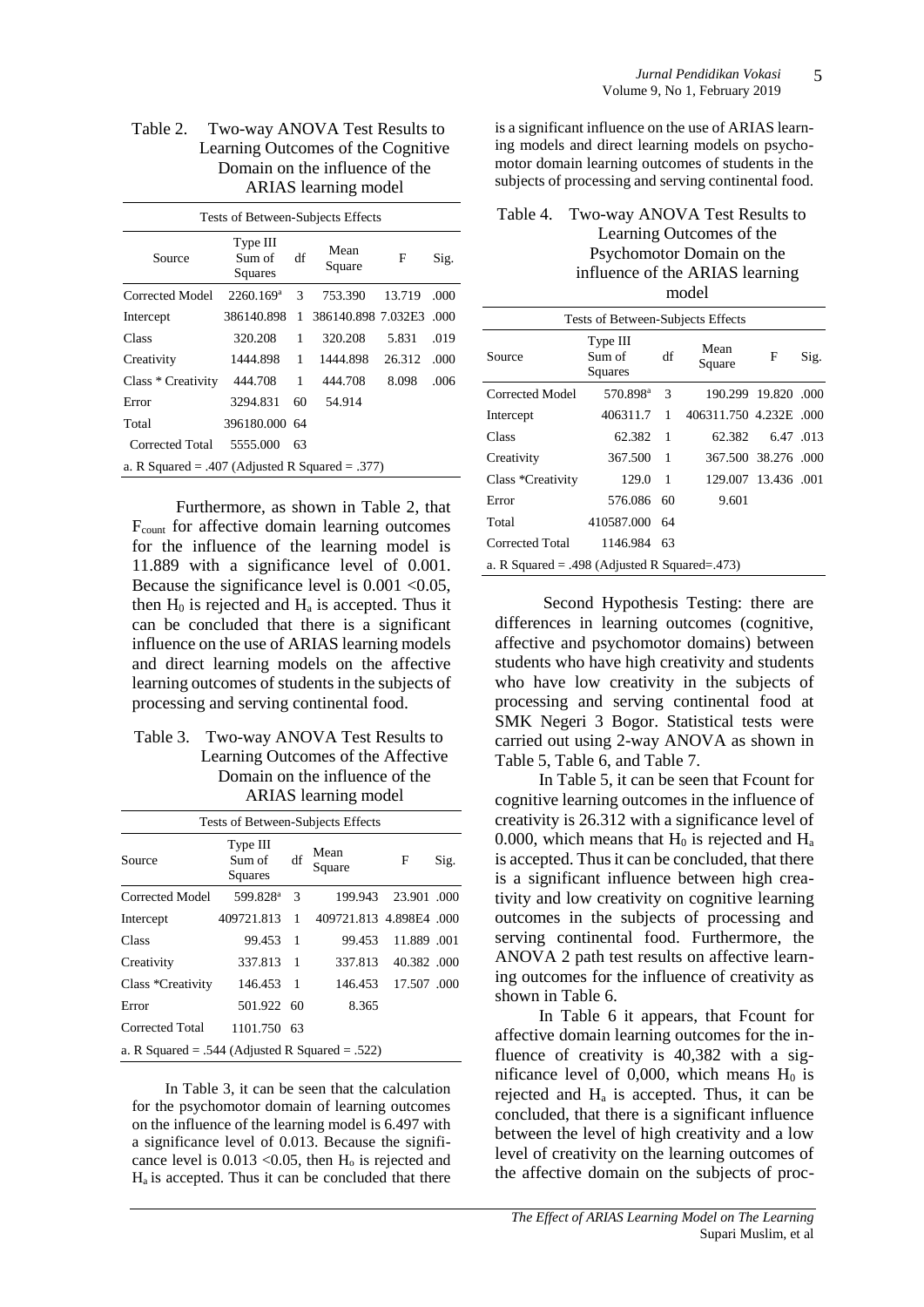essing and serving continental food. Furthermore, in Table 7, it can be seen that Fcount for psychomotor domain learning outcomes on the influence of creativity is 38,276 with a significance level of 0.000, which means that  $H<sub>o</sub>$  is rejected and H<sup>a</sup> is accepted. It can be concluded, that there is a significant effect between the level of high creativity and low level of creativity, on the learning outcomes of the psychomotor domain, on the subjects of processing and serving continental food.

### Table 5. Two-way ANOVA Test Results to Learning Outcomes of the Cognitive Domain for the influence of the **Creativity**

#### **Tests of Between-Subjects Effects**

| Source                                          | Type III<br>Sum of<br>Squares | df | Mean<br>Square        | F         | Sig. |
|-------------------------------------------------|-------------------------------|----|-----------------------|-----------|------|
| Corrected Model                                 | 2260.169 <sup>a</sup>         | -3 | 753.390 13.719 000    |           |      |
| Intercept                                       | 386140.898 1                  |    | 386140.8987.032E3.000 |           |      |
| Creativity                                      | 1444.898 1                    |    | 1444.898 26.312.000   |           |      |
| Class                                           | 320.208 1                     |    | 320.208               | 5.831.019 |      |
| Creativity * Class                              | 444.708 1                     |    | 444.708               | 8.098.006 |      |
| Error                                           | 3294.831 60                   |    | 54.914                |           |      |
| Total                                           | 396180.000 64                 |    |                       |           |      |
| Corrected Total                                 | 5555,000 63                   |    |                       |           |      |
| a. R Squared = .407 (Adjusted R Squared = .377) |                               |    |                       |           |      |

### Table 6. Two-way ANOVA Test Results to Learning Outcomes of the Affective Domain for the influence of the **Creativity**

| Tests of Between-Subjects Effects               |                               |    |                        |             |      |  |  |
|-------------------------------------------------|-------------------------------|----|------------------------|-------------|------|--|--|
| Source                                          | Type III<br>Sum of<br>Squares | df | Mean<br>Square         | F           | Sig. |  |  |
| Corrected Model                                 | 599.828 <sup>a</sup>          | 3  | 199.943                | 23.901 .000 |      |  |  |
| Intercept                                       | 409721.813                    | 1  | 409721.813 4.898E .000 |             |      |  |  |
| Creativity                                      | 337.813                       | 1  | 337.813                | 40.382 .000 |      |  |  |
| Class                                           | 99.453                        | 1  | 99.453                 | 11.889.001  |      |  |  |
| Creativity * Class 146.453                      |                               | 1  | 146.453                | 17.507.000  |      |  |  |
| Error                                           | 501.922                       |    | 60 8.365               |             |      |  |  |
| Total                                           | 413908.000                    | 64 |                        |             |      |  |  |
| Corrected Total                                 | 1101.750                      | 63 |                        |             |      |  |  |
| a. R Squared = .544 (Adjusted R Squared = .522) |                               |    |                        |             |      |  |  |

#### Table 7. Two-way ANOVA Test Results to Learning Outcomes of the Psychomotor Domain for the influence of the Creativity

Tests of Between-Subjects Effects

| Source                                          | Type III Sum<br>of Squares | df | Mean<br>Square          | F      | Sig. |
|-------------------------------------------------|----------------------------|----|-------------------------|--------|------|
| Corrected Model 570.898 <sup>a</sup>            |                            | 3  | 190.299                 | 19.820 | .000 |
| Intercept                                       | 406311.750                 | 1  | 406311.750 4.232E4 .000 |        |      |
| Creativity                                      | 367.500                    | 1  | 367.500                 | 38.276 | .000 |
| Class                                           | 62.382                     | 1  | 62.382                  | 6.497  | .013 |
| Creativity * Class 129.007                      |                            | 1  | 129.007                 | 13.436 | .001 |
| Error                                           | 576.086                    |    | 60 9.601                |        |      |
| Total                                           | 410587.000                 | 64 |                         |        |      |
| Corrected Total                                 | 1146.984                   | 63 |                         |        |      |
| a. R Squared = .498 (Adjusted R Squared = .473) |                            |    |                         |        |      |

In this section, there will be a discussion about the results of the study associated with the theories and the results of relevant research about the effect of ARIAS learning models and creativity on learning outcomes in the subjects of processing and serving continental food. The intended learning outcomes consist of three domains: (1) cognitive domain learning outcomes; (2) affective learning outcomes; and (3) psychomotor domain learning outcomes.

Learning outcomes for students who use the ARIAS learning model are significantly higher than students who learn by using the direct learning model on the subjects of processing and serving continental food at SMK Negeri 3 Bogor

The results of this study are in line with the results of the research by Sopah (2001) who found that the ARIAS learning model improved learning outcomes, both affective learning outcomes, cognitive domains, and psychomotor domains. The findings of this study, similar to the findings of Ningsih (2010), that the ARIAS learning model positively influences the mastery of students' concepts, on biology

The results of this study are also in accordance with the theory which states that the ARIAS learning model is a learning model that seeks to instill confidence in students, seeks to attract and maintain student interest and attention, which ultimately fosters pride in students, thus providing reinforcement in the process learn. Based on these conditions, it is only natural that cognitive domain learning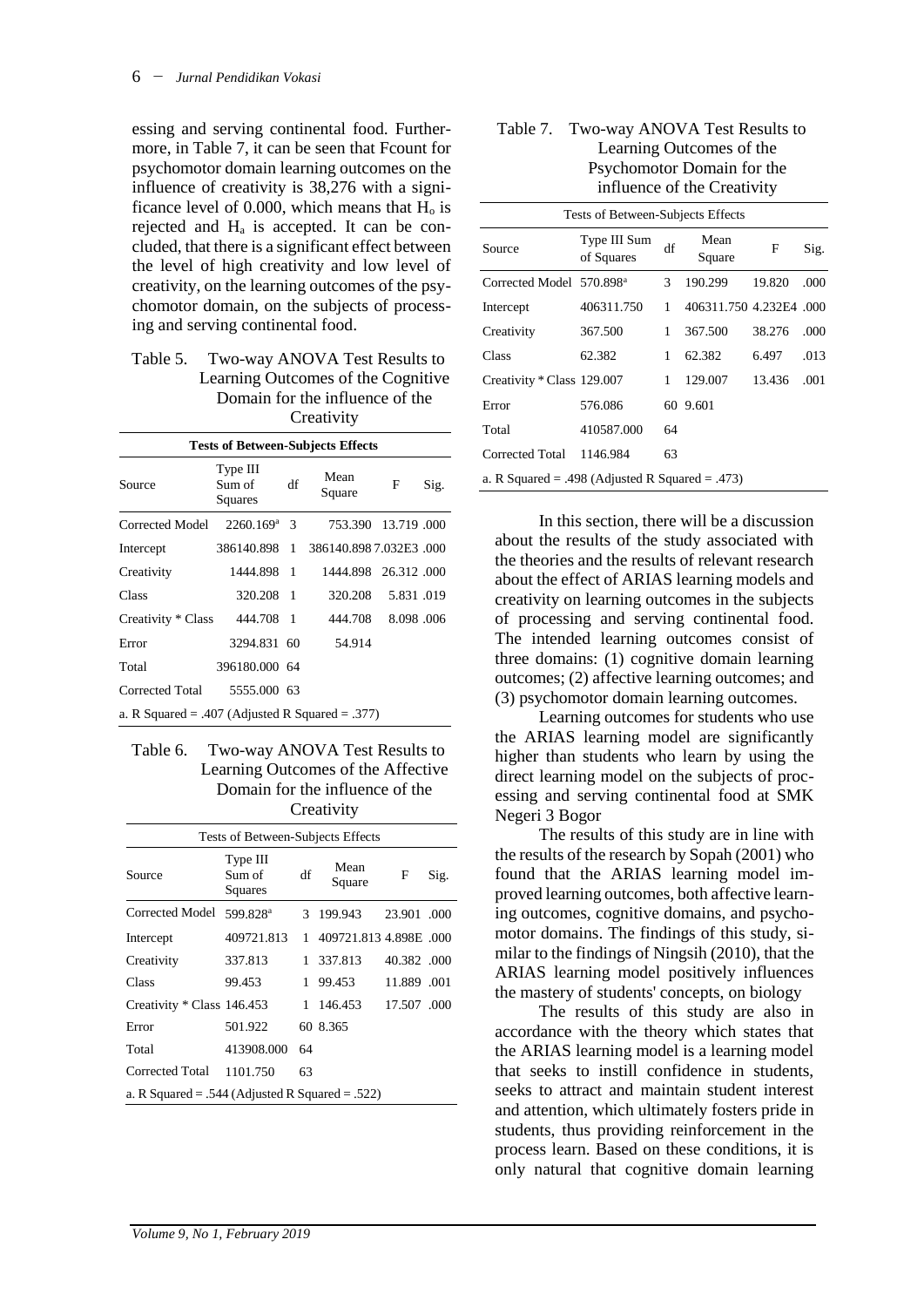outcomes for students taught using the ARIAS learning model are significantly higher compared to cognitive domain learning outcomes for students taught using the direct learning model.

Furthermore, the results of this study are in line with the main characteristics of the ARIAS learning model which include: (1) being able to spur students to have confidence and attitude of confidence to succeed in learning (Assurance); and (2) learning related to real life (Relevance).

The second main feature is in line with the principle of "Contextual teaching and learning (CTL)", that CTL (Johnson, 2014, p. 88) helps students to: (1) find meaning in lessons by connecting academic material to the context of living their daily lives; (2) making important relationships that produce meaning by carrying out self-regulated learning, working together, thinking critically and creatively, respecting others, to achieve high standards.

Learning through working with other students is in line with the concept of cooperative learning (Sharan, 2012, p. 262), which states that learning in cooperative groups provides an opportunity to see the thinking processes of group members so that they are able to shape their own minds.

By collaborating according to Johnson (2014, p. 73), students will be helped in terms of: (1) finding problems, designing plans, and finding solutions to problems; (2) sowing tolerance and feeling of love; and (3) knowing that listening to each other between students will lead to success. Johnson (2014, p. 75) further states that the principle of interdependence will lead to the creation of relationships among fellow students so that teachers will adopt the practice of CTL in helping students to make connections in order to find meaning in their learning.

Training in the industry includes bringing students towards learning that adheres to the principles of CTL. Therefore the results of this study support the results of the study of Ambiyar, Yulastri, Putri, & Wulansari (2018) which concluded that Industrial training can improve student knowledge, work skills, and English language skills, and enhance the role of supervisors and instructors/industrial supervisors and provide solutions for students to overcome the problems they face. Furthermore, this training program is needed to improve the

quality of tourism facilities and infrastructure into the hospitality industry and improve the attitude of students in conducting industrial training courses.

In line with that, Joyce & Weil (2011) stated that cooperative learning is far more effective in enhancing personal, social, and academic development for students. More than that, learning in groups will improve the ability to think critically and creatively, and will increase the ability to respect others, which is in line with the challenges of living in the 21st century era (Hidayat & Patras, 2015) which includes: (1) critical thinking; (2) creative and innovation; (3) collaborative; and (4) communicative. It is therefore reasonable, that Unesco recommends four pillars of education which include: (1) learning to know; (2) learning to do; (3) learning to live together; and (4) learning to be.

The results of this study are also in line to the principle of learning "teaching factory", as stated by Rentzos, Doukas, Mavrikios, Mourtzis, & Chryssolouris (2014), that the purpose of the teaching factory is to: (1) integrate learning in the school environment with the industrial environment, through training in the use of work tools, and various instruments in the industrial environment; (2) provide opportunities for students to practice in order to develop soft skills as a whole in the work environment in a real way; and (3) provide opportunities for students to practice technopreneur completely, starting from planning, production processes, and marketing, so that students gain the ability to think critically and creatively.

Therefore learning that emphasizes action, will give students the opportunity to experience the real world in countless ways (Johnson, 2014, p. 155). Educational practices supported by brain research according to Schunk (2012, p. 89) are: (1) problem-based learning; (2) simulation and role-playing; (3) active discussion; (4) visual appearance; and (5) a positive learning climate. Such a learning process in order to achieve a sense of pride in the success of learning (Satisfaction).

Furthermore, this study found that affective domain learning outcomes for students taught with ARIAS learning models were significantly higher than affective learning outcomes for students who were taught with direct learning models on the subject of processing and serving of continental food at SMK Negeri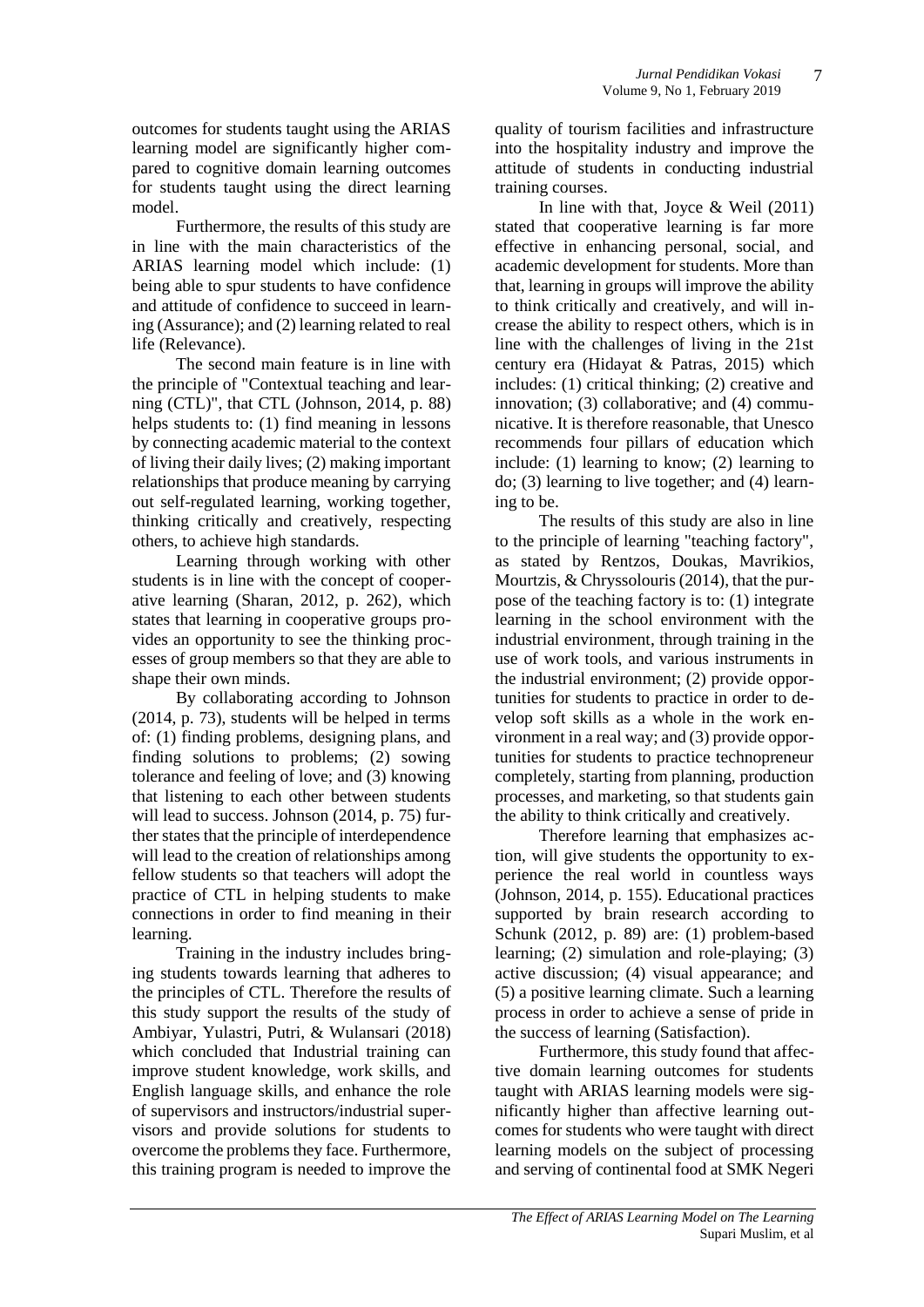3 Bogor. It turns out that the results of this study are in line with the findings of Praptinasari (2012), that the ARIAS learning model significantly influences the learning outcomes of biology subjects for students of class XI IPA Al Islam 1 Surakarta High School, both in the cognitive, affective and psychomotor domains. Likewise, the results of this study are also in line with the results of research by White & Smerdon (2008), who found that collaborative attitudes can be developed through group discussion activities in the ARIAS learning model.

According to Muslim (2013), that such group discussions require the attitude of cooperation, sharing tasks and responsibilities in completing tasks. Collaboration can eliminate mental barriers due to limited experience and narrow perspectives (Johnson, 2014, p. 164). This study found that psychomotor domain learning outcomes for students taught with ARIAS learning models were significantly higher than psychomotor realm learning outcomes for students taught with direct learning models on the subject of processing and serving of continental food at SMK Negeri 3 Bogor.

The results of this study are in line with the results of the Hindayani (2013) study, which found that the ARIAS learning model supports students to be more active in learning so that their psychomotor abilities are better. Related to Yasa's research findings (2014), the results of this study are also in line that ARIAS learning has proven to be better, compared to the application of direct learning models.

Learning outcomes of students who have high creativity are significantly higher than students who have low creativity, on subjects of processing and serving continental food at SMK Negeri 3 Bogor

Creativity is a condition, attitude, ability, and process of changing one's behavior to produce products or ideas, looking for more efficient and unique problem-solving in the learning process (Craft, 2004). This study found that cognitive, affective, and psychomotor domains of learning outcomes for students who have high creativity were significantly higher than the learning outcomes for students who had low creativity in the subjects of processing and serving continental food at SMK Negeri 3 Bogor. The results of this study support Muslim, Gitama, Suprianto, Rahmadyanti, & Kusumawati (2018) findings, that for stu-

dents who have high level of creative thinking, who learn using adobe flash professional learning media, psychomotor domain learning outcomes are significantly higher than students who learn using learning media CourseLab. As is known, that the level of success is a reflection of the personality of students who have creativity, namely the initiative to foster curiosity, believe in themselves, and have a high imagination. The Personality like this, proved significantly in achieving success in the learning process.

The importance of knowing the influence of creativity on learning outcomes is how an applied learning model can improve student learning outcomes including those who have low creativity, also increase the level of learning success. Therefore creativity as a mirror of a successful person needs to be instilled early, both in the family environment and in the school environment. With the application of the right learning model, the teacher can easily increase creativity in each student.

Furthermore, the right learning model is not only about classroom learning, but also learning when and where students are learning in order to foster such student creativity is in line with the 21st century education format stated by Hernawan, Susilana, Julaeha, & Sanjaya (2006), which includes: (1) cyber (elearning), where learning is done by optimizing the use of ICTs; (2) open and distance learning, where learning can be done with a distance learning model, not limited to space and time, and carried out by utilizing ICT assistance; (3) quantum learning, which is ap-plying learning methods that are adapted to the way they work; (4) cooperative learning, na-mely learning that uses groups as an effort to foster cooperation between students; (5) socie-ty technology science, which is an interdiscip-linary concept that is applied to integrate prob-lems in science, technology and society; and (6) accelerated learning, which is the develop-ment of students' ability to absorb and under-stand information quickly, so as to improve their learning abilities more effectively.

# **CONCLUSION**

Based on the results of the study, it can be shown that the consclusion are follows:

Fisrt, Learning outcomes (cognitive, affective and psychomotor domains) for students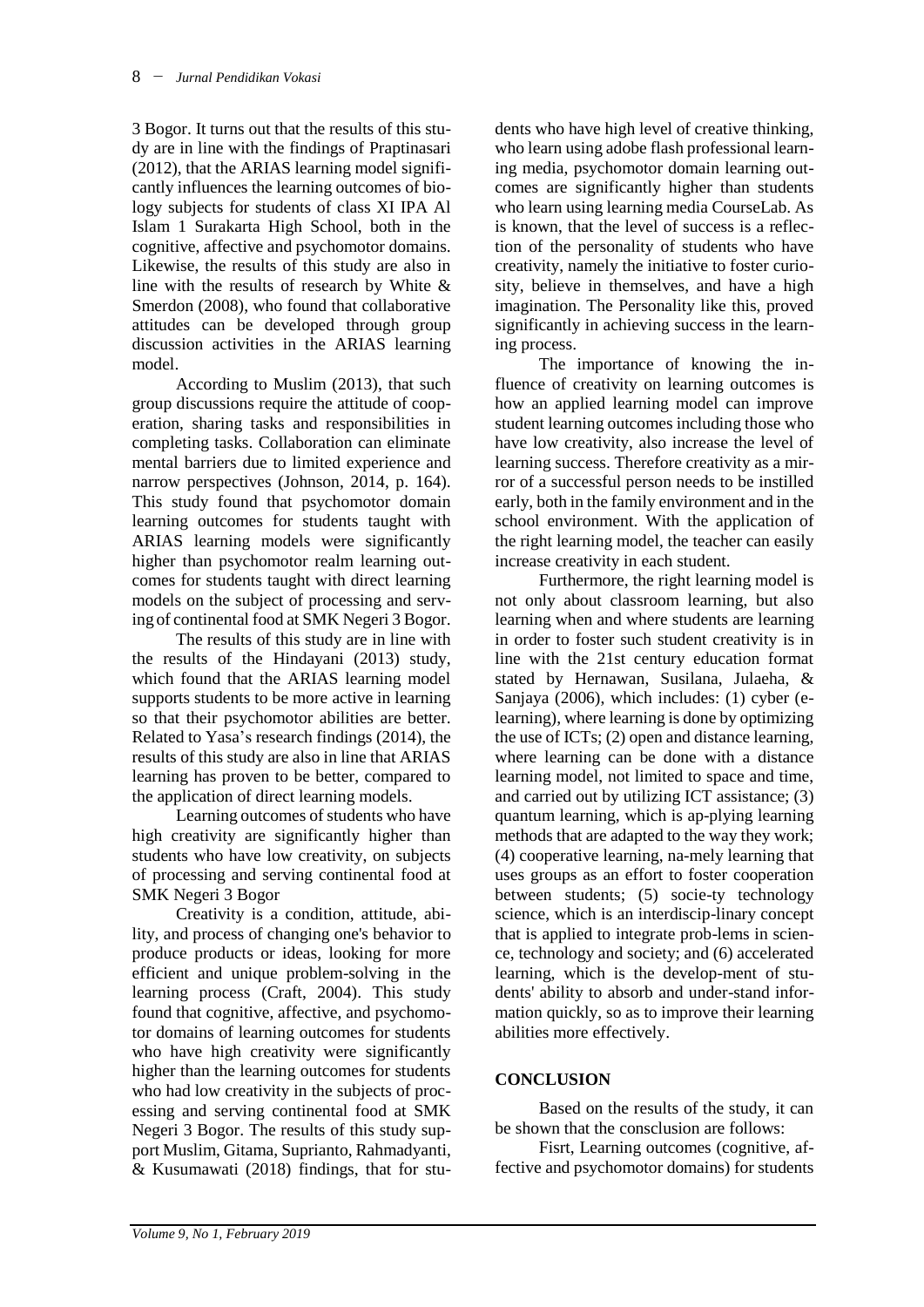taught using the ARIAS learning model, are significantly higher than learning outcomes for students who learn with direct learning models on the subjects of processing and serving continental food at SMK Negeri 3 Bogor; and

 Second, Learning outcomes (cognitive, affective and psychomotor domains) for students, who have high creativity, are significantly higher than the learning outcomes of students who have low creativity, on subjects of processing and serving continental food at SMK Negeri 3 Bogor.

Third, the relationship between learning models and learning outcomes (cognitive, affective and psychomotor domains) in the subjects of processing and serving continental food is influenced by students' creativity.

Based on these conclusions, the following suggestions were conveyed: (1) based on the findings in this study, the ARIAS learning model needs to be applied to subjects that have more or less the same characteristics as the subjects of processing and serving continental food; (2) creativity as a mirror of a successful personality needs to be instilled early, both in the family environment and in the school environment. By applying the right learning model, the teacher can easily increase the creativity of each student.

## **ACKNOWLEDGMENT**

This research can be carried out, for the time and opportunity given by the Director of the Postgraduate Program of Surabaya State University, and the Head of the Bogor State Vocational High School 3, including the assistance of the Teachers' Skills program teachers, so that this research can run smoothly and get the results expected. For the time, opportunity and assistance given, many thanks were

## **REFERENCES**

- Ambiyar, A., Yulastri, A., Putri, Y. E., & Wulansari, R. E. (2018). An evaluation of students industrial training courses implementation at higher education. *Jurnal Pendidikan Vokasi*, *8*(3), 258. https://doi.org/10.21831/jpv.v8i3.20775
- Craft, A. (2004). *Membangun kreativitas anak*. Depok: Insani Pers.
- Hadlock, H., Wells, S., Hall, J., Clifford, J., Winowich, N., & Burns, J. (2008). From

practice to entrepreneurship: rethinking the learning factory approach. In *IAJC IJME International Conference*.

- Hernawan, A. H., Susilana, R., Julaeha, S., & Sanjaya, W. (2006). *Pengembangan kurikulum dan pembelajaran*. Jakarta: Universitas Terbuka.
- Hidayat, R., & Patras, Y. E. (2015). *Pendidikan Abad 21 dan Kurikulum 2013*. Bogor: Universitas Pakuan.
- Hindayani, S. (2013). *Pengaruh model pembelajaran Arias (Assurance, Relevance, Interst, Assessment dan Satisfaction) terhadap hasil belajar matematika di SD.* Skripsi. Universitas Pendidikan Ganesha.
- Johnson, E. B. (2014). *CTL-Contextual teaching and learning*. (I. Setiawan, Trans.). Bandung: Kaifa.
- Joyce, B., & Weil, M. (2011). *Model of teaching. Model-model pengajaran*. (A. Fawaid & A. Mirza, Trans.). Yogyakarta: Pustaka Pelajar.
- Marrapodi, J. (2003). Critical thinking and creativity an overview and comparison of the theories. In *Partial Fulfillment Of the Requirements of ED7590 Critical Thinking and Adult Education*. Providence.
- Muslim, S. (2013). Tes Kinerja (performace test) dalam bidang pendidikan teknologi dan kejuruan. In *Seminar Teknik Elektro dan Pendidikan Teknik Elektro*.
- Muslim, S., Gitama, N. P., Suprianto, B., Rahmadyanti, E., & Kusumawati, N. (2018). Influence of learning media based on adobe flash professional to psychomotor domain learning outcomes on plc courses viewed from level of creative thinking student. *Jurnal Pendidikan Vokasi*, *8*(3), 267. https://doi.org/10.21831/jpv.v8i3.21552
- Ningsih, K. (2010). Efektivitas model pembelajaran ARIAS berbasis contextual teaching and learning dalam meningkatkan pencapaian kompetensi dasar sains pada siswa SMP Kota Pontianak. *Guru Membangun*, *24*(2).

Praptinasari, S. (2012). *Pengaruh penerapan*